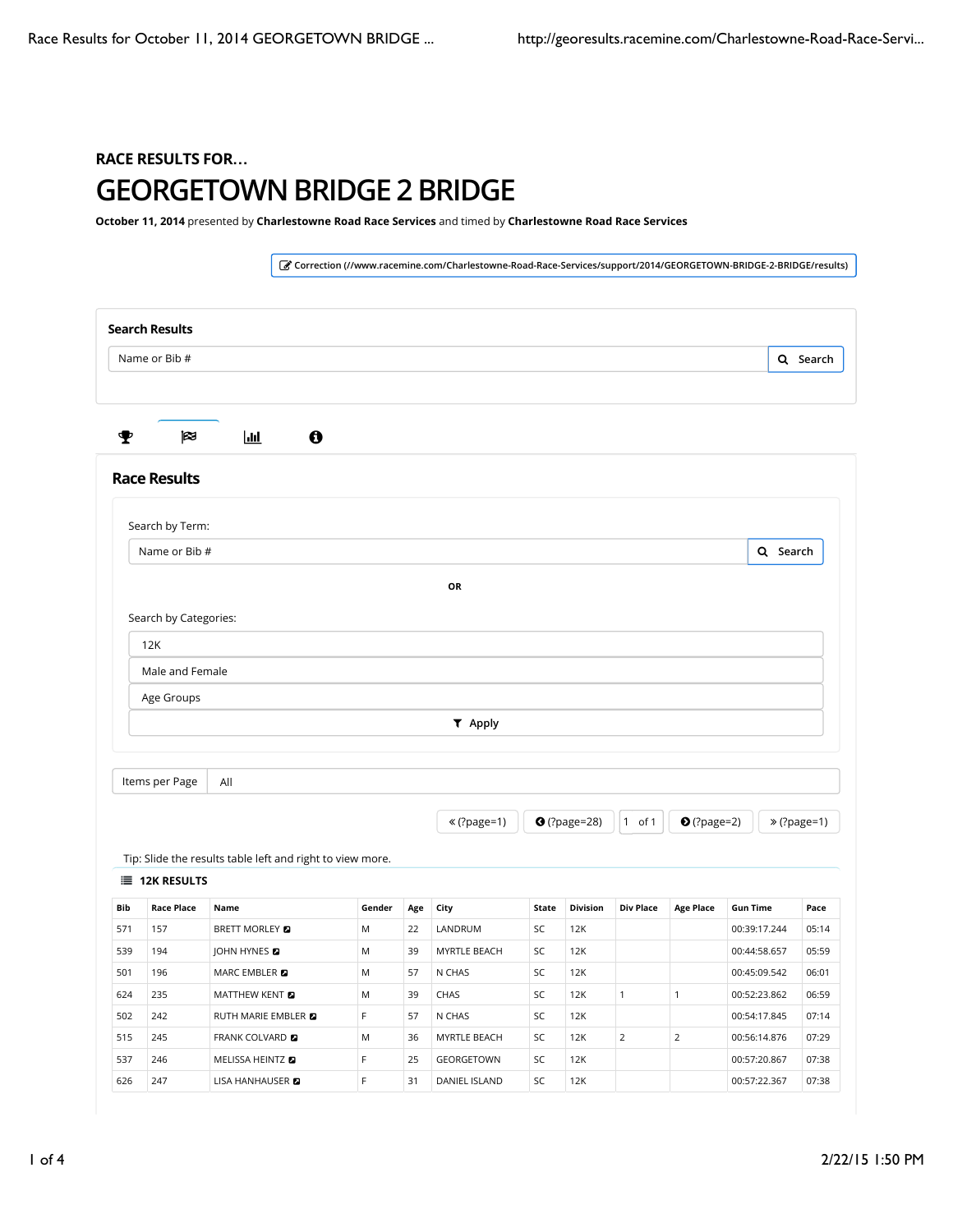| Bib | <b>Race Place</b> | Name                            | Gender | Age | City              | State     | <b>Division</b> | <b>Div Place</b> | <b>Age Place</b> | <b>Gun Time</b> | Pace  |
|-----|-------------------|---------------------------------|--------|-----|-------------------|-----------|-----------------|------------------|------------------|-----------------|-------|
| 564 | 248               | MIKAELE MATTHEWS 2              | M      | 15  | <b>LAKE CITY</b>  | SC        | 12K             | 3                | $\mathbf{1}$     | 00:58:02.920    | 07:44 |
| 542 | 250               | MARCO JOHANNING <b>D</b>        | M      | 33  | PLAYA GUIONES     | МX        | 12K             | 4                | $\mathbf{1}$     | 00:58:37.544    | 07:48 |
| 588 | 252               | <b>TYLER SMITH E</b>            | M      | 35  | <b>DUBLIN</b>     | OH        | 12K             | 5                | 3                | 00:59:18.473    | 07:54 |
| 622 | 257               | <b>BRADLEY CHEEK</b>            | M      | 43  | GEORGETOWN        | SC        | 12K             | 6                | $\mathbf{1}$     | 01:02:06.462    | 08:16 |
| 619 | 258               | <b>BRYCE GARBRECHT</b>          | M      | 37  | MYRTLE BEACH      | SC        | 12K             | 7                | $\overline{4}$   | 01:02:25.581    | 08:19 |
| 609 | 259               | DAVID ROBINETT <b>D</b>         | M      | 39  | MYRTLE BEACH      | SC        | 12K             | 8                | 5                | 01:03:16.891    | 08:26 |
| 514 | 260               | MELISSA CLARK                   | F      | 36  | PAWLEYS ISLAND    | SC        | 12K             | 9                | $\mathbf{1}$     | 01:03:24.472    | 08:27 |
| 556 | 261               | RICH LIVINGSTON <b>D</b>        | M      | 51  | RICHMOND          | KY        | 12K             | 10               | $\mathbf{1}$     | 01:03:46.908    | 08:30 |
| 558 | 262               | <b>KENT LOHR &amp;</b>          | M      | 55  | CARY              | NC        | 12K             | 11               | $\mathbf{1}$     | 01:04:01.924    | 08:32 |
| 608 | 263               | MEREDITH MONROE <b>D</b>        | F      | 42  | PAWLEYS ISLAND    | SC        | 12K             | 12               | $\mathbf{1}$     | 01:04:16.558    | 08:34 |
| 565 | 264               | <b>CHRISTY MCCLURE</b>          | F      | 40  | MYRTLE BEACH      | SC        | 12K             | 13               | $\overline{2}$   | 01:04:30.398    | 08:36 |
| 549 | 265               | <b>BIL KRAUSS</b>               | M      | 52  | GEORGETOWN        | SC        | 12K             | 14               | 2                | 01:04:35.600    | 08:36 |
| 516 | 266               | PAMELA COLVARD <b>D</b>         | F      | 32  | MYRTLE BEACH      | SC        | 12K             | 15               | $\mathbf{1}$     | 01:04:39.043    | 08:37 |
| 584 | 267               | RALPH RUTLEDGE                  | M      | 57  | STANLEY           | NC        | 12K             | 16               | $\overline{2}$   | 01:04:41.324    | 08:37 |
| 621 | 268               | <b>GEORGE HOYLE</b>             | M      | 46  | GREENSBORO        | <b>NC</b> | 12K             | 17               | $\mathbf{1}$     | 01:04:49.926    | 08:38 |
| 548 | 269               | CHRISTIE KOPINSKI <b>E</b>      | F      | 40  | PAWLEYS ISLAND    | SC        | 12K             | 18               | 3                | 01:05:28.857    | 08:43 |
| 551 | 270               | EMMA LACY <b>D</b>              | F      | 16  | <b>GEORGETOWN</b> | SC        | 12K             | 19               | $\mathbf{1}$     | 01:05:51.296    | 08:46 |
| 611 | 271               | <b>GEORGE SUMMERS</b>           | M      | 35  | COLUMBIA          | SC        | 12K             | 20               | 6                | 01:05:54.860    | 08:47 |
| 620 | 272               | <b>FRANCESCA TOWNSEND &amp;</b> | F      | 40  | ATLANTA           | GA        | 12K             | 21               | $\overline{4}$   | 01:06:17.897    | 08:50 |
| 580 | 273               | <b>ROCK PRATOR &amp;</b>        | M      | 35  | PAWLEYS ISLAND    | SC        | 12K             | 22               | $\overline{7}$   | 01:06:50.453    | 08:54 |
| 625 | 274               | ERIN SHUBA <b>D</b>             | F      | 24  | MT PLEASANT       | SC        | 12K             | 23               | $\mathbf{1}$     | 01:07:23.172    | 08:59 |
| 504 | 276               | JERRY AMOS                      | M      | 59  | GEORGETOWN        | SC        | 12K             | 24               | 3                | 01:08:19.614    | 09:06 |
| 522 | 277               | MICHELLE FEATHERS <b>D</b>      | F      | 37  | MYRTLE BEACH      | SC        | 12K             | 25               | $\overline{2}$   | 01:08:35.932    | 09:08 |
| 530 | 279               | <b>RODNEY GIBBS &amp;</b>       | M      | 45  | PAMPLICO          | SC        | 12K             | 26               | 2                | 01:09:13.662    | 09:13 |
| 506 | 280               | ILANA AUMICK <b>D</b>           | F      | 25  | MYRTLE BEACH      | SC        | 12K             | 27               | $\mathbf{1}$     | 01:09:19.836    | 09:14 |
| 523 | 281               | ABIGAIL FORRISTER <b>E</b>      | F      | 25  | COLUMBIA          | SC        | 12K             | 28               | $\overline{2}$   | 01:09:46.983    | 09:18 |
| 598 | 282               | ADAM WILLIAMS <b>D</b>          | F      | 27  | CHARLOTTE         | NC        | 12K             | 29               | 3                | 01:09:47.917    | 09:18 |
| 604 | 283               | <b>EMILY MCMILLAN &amp;</b>     | F      | 27  | COLUMBIA          | SC        | 12K             | 30               | $\overline{4}$   | 01:09:59.793    | 09:19 |
| 603 | 284               | JOHN MCMILLAN <b>D</b>          | M      | 28  | COLUMBIA          | SC        | 12K             | 31               | $\mathbf{1}$     | 01:10:00.652    | 09:20 |
| 568 | 285               | DANETTE MILLER                  | F      | 25  | PAWLEYS ISLAND    | SC        | 12K             | 32               | 5                | 01:10:03.715    | 09:20 |
| 510 | 286               | JADA BROOKS <b>E</b>            | F      | 35  | PEMBROKE          | <b>NC</b> | 12K             | 33               | 3                | 01:10:16.926    | 09:22 |
| 577 | 287               | ROBERT PALANCE                  | Μ      | 51  | <b>SUMTER</b>     | SC        | 12K             | 34               | 3                | 01:10:18.676    | 09:22 |
| 587 | 288               | MEGAN SMITH 2                   | F      | 33  | <b>DUBLIN</b>     | OH        | 12K             | 35               | $\overline{2}$   | 01:11:34.723    | 09:32 |
| 614 | 289               | MICHAEL WHALEN <b>D</b>         | M      | 24  | LOS ANGELES       | CA        | 12K             | 36               | $\mathbf{1}$     | 01:11:45.515    | 09:34 |
| 610 | 290               | PARRISH FRY <b>D</b>            | F      | 34  | <b>WHITEVILLE</b> | NC        | 12K             | 37               | 3                | 01:12:03.955    | 09:36 |
| 617 | 291               | SONYA FOSTER <b>D</b>           | F      | 44  | <b>MULLINS</b>    | SC        | 12K             | 38               | 5                | 01:12:34.532    | 09:40 |
| 552 | 292               | JANICE LACY <b>D</b>            | F      | 54  | GEORGETOWN        | SC        | 12K             | 39               | $\mathbf{1}$     | 01:13:29.317    | 09:47 |
| 503 | 293               | CHANTELE ACKERMAN <b>D</b>      | F      | 42  | MYRTLE BEACH      | SC        | 12K             | 40               | 6                | 01:14:36.981    | 09:56 |
| 623 | 294               | VERN ROLLINS <b>D</b>           | M      | 46  | ROSWELL           | GA        | 12K             | 41               | 3                | 01:14:49.684    | 09:58 |
| 520 | 295               | JIN DONG <b>D</b>               | F      | 55  | MYRTLE BEACH      | SC        | 12K             | 42               | $\mathbf{1}$     | 01:14:59.908    | 09:59 |
| 521 | 296               | <b>CAROLINE EVANS</b>           | F      | 29  | MYRTLE BEACH      | SC        | 12K             | 43               | 6                | 01:15:13.000    | 10:01 |
| 519 | 297               | CAITLIN DECKER <b>D</b>         | F      | 29  | PAWLEYS ISLAND    | SC        | 12K             | 44               | 7                | 01:15:23.254    | 10:03 |
| 553 | 298               | HOLLY LEE <b>D</b>              | F      | 37  | GEORGETOWN        | SC        | 12K             | 45               | 4                | 01:15:52.202    | 10:06 |
| 592 | 299               | SHAWN TAYLOR <b>D</b>           | F      | 28  | ASHEVILLE         | NC        | 12K             | 46               | 8                | 01:17:04.992    | 10:16 |
| 566 | 300               | HUNTER MCKENZIE                 | М      | 27  | COLUMBIA          | SC        | 12K             | 47               | $\overline{2}$   | 01:18:43.274    | 10:29 |
| 581 | 301               | JENNIFER PROSSER                | F      | 42  | JOHNSONVILLE      | SC        | 12K             | 48               | $\overline{7}$   | 01:18:47.623    | 10:30 |
|     |                   |                                 |        |     |                   |           |                 |                  |                  |                 |       |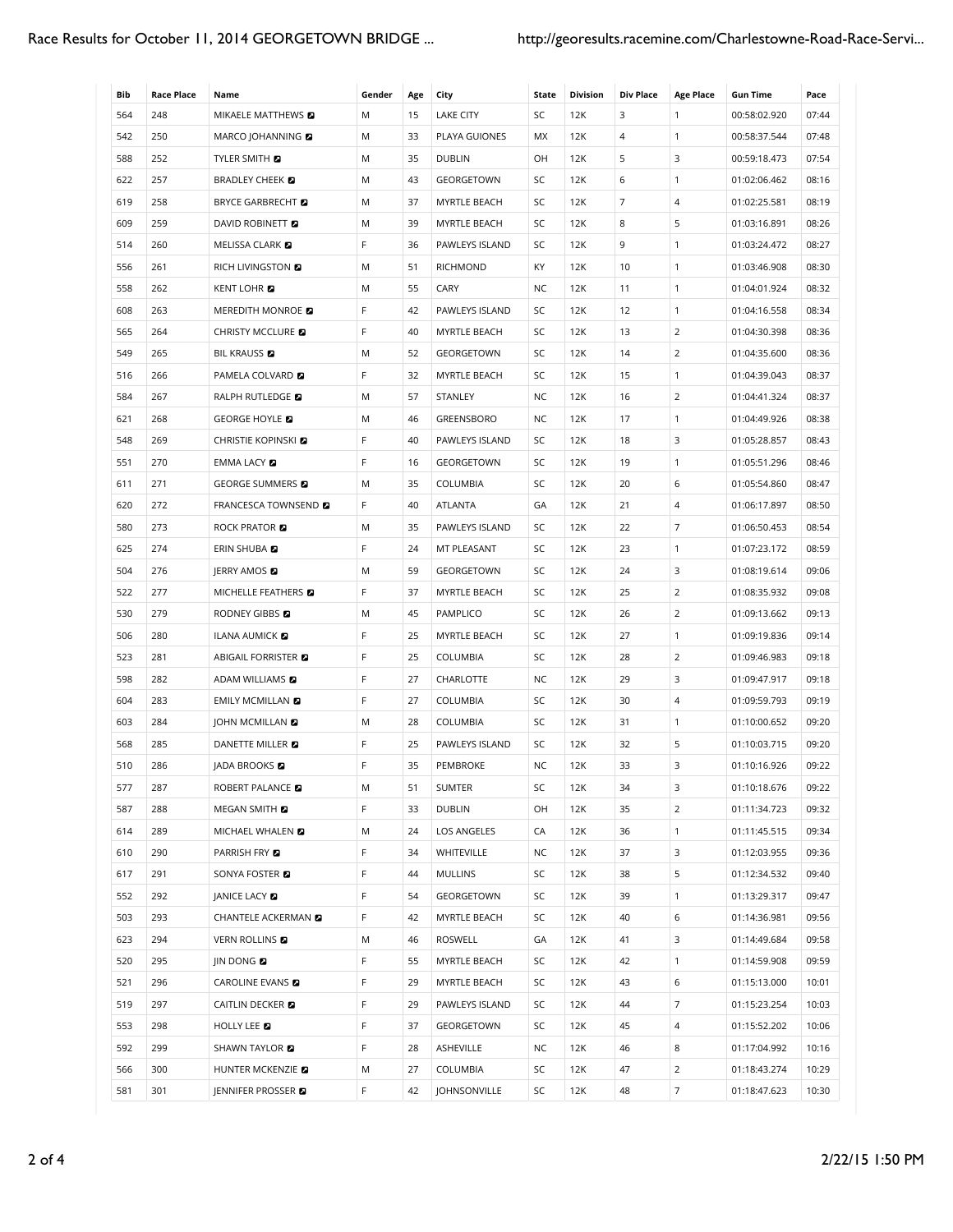| Bib  | <b>Race Place</b> | Name                         | Gender | Age | City                  | State     | <b>Division</b> | <b>Div Place</b> | <b>Age Place</b> | <b>Gun Time</b> | Pace  |
|------|-------------------|------------------------------|--------|-----|-----------------------|-----------|-----------------|------------------|------------------|-----------------|-------|
| 612  | 302               | SAMANTHA GLENN <b>D</b>      | F      | 34  | LANCASTER             | SC        | 12K             | 49               | $\overline{4}$   | 01:18:55.943    | 10:31 |
| 594  | 303               | LACEY WASHINGTON <b>D</b>    | F      | 31  | CLAYTON               | NC        | 12K             | 50               | 5                | 01:19:36.785    | 10:36 |
| 597  | 305               | SARAH WHARTON <b>D</b>       | F      | 28  | CHAS                  | SC        | 12K             | 51               | 9                | 01:20:40.508    | 10:45 |
| 505  | 306               | <b>KEITH ANDREWS &amp;</b>   | M      | 62  | CONWAY                | SC        | 12K             | 52               | $\mathbf{1}$     | 01:20:47.699    | 10:46 |
| 618  | 307               | <b>DIANA CHINAULT &amp;</b>  | F      | 24  | MYRTLE BEACH          | SC        | 12K             | 53               | $\overline{2}$   | 01:21:12.487    | 10:49 |
| 509  | 308               | JEAN BRKLICH <b>D</b>        | F      | 41  | COLUMBIA              | SC        | 12K             | 54               | 8                | 01:21:34.464    | 10:52 |
| 600  | 309               | MELISSA WILLIAMS <b>D</b>    | F      | 52  | GEORGETOWN            | SC        | 12K             | 55               | 2                | 01:23:16.435    | 11:06 |
| 525  | 310               | CHRISTOPHER GARDNER          | M      | 28  | <b>MURRELLS INLET</b> | SC        | 12K             | 56               | 3                | 01:23:28.519    | 11:07 |
| 602  | 312               | MARK NASH <b>D</b>           | M      | 46  | GEORGETOWN            | SC        | 12K             | 57               | $\overline{4}$   | 01:24:24.405    | 11:15 |
| 578  | 313               | ANDREW PAPE                  | M      | 25  | GEORGETOWN            | SC        | 12K             | 58               | $\overline{4}$   | 01:24:31.480    | 11:16 |
| 531  | 314               | TERRI HALLIGAN <b>D</b>      | F      | 39  | <b>SUMTER</b>         | SC        | 12K             | 59               | 5                | 01:25:02.926    | 11:20 |
| 607  | 315               | <b>BRAD GRUBER</b>           | M      | 31  | PORT ROYAL            | SC        | 12K             | 60               | 2                | 01:25:05.326    | 11:20 |
| 586  | 316               | DIANE SCHINAMAN <b>D</b>     | F      | 47  | <b>SUMTER</b>         | SC        | 12K             | 61               | $\mathbf{1}$     | 01:25:05.413    | 11:20 |
| 593  | 317               | TREFOR THOMAS <b>EX</b>      | M      | 68  | MYRTLE BEACH          | SC        | 12K             | 62               | $\mathbf{1}$     | 01:25:15.198    | 11:22 |
| 527  | 318               | ANNETTE GAUSE                | F      | 46  | LANCASTER             | SC        | 12K             | 63               | 2                | 01:25:16.678    | 11:22 |
| 596  | 319               | MADELINE WELSH <b>D</b>      | F      | 21  | COLUMBIA              | SC        | 12K             | 64               | 3                | 01:25:18.887    | 11:22 |
| 507  | 320               | AMANDA BILINDIRO <b>D</b>    | F      | 33  | MYRTLE BEACH          | SC        | 12K             | 65               | 6                | 01:25:26.310    | 11:23 |
| 576  | 322               | <b>GAYTHA PALANCE</b>        | F      | 52  | <b>SUMTER</b>         | SC        | 12K             | 66               | 3                | 01:26:17.763    | 11:30 |
| 545  | 323               | CANDACE JONES <b>D</b>       | F      | 24  | GEORGETOWN            | SC        | 12K             | 67               | $\overline{4}$   | 01:26:53.706    | 11:35 |
| 563  | 324               | PATRICIA MANCILLAS <b>EX</b> | F      | 33  | <b>SUMTER</b>         | SC        | 12K             | 68               | $\overline{7}$   | 01:27:34.267    | 11:40 |
| 616  | 325               | MICHAEL CYGANIEWICZ <b>D</b> | M      | 38  | MYRTLE BEACH          | SC        | 12K             | 69               | 8                | 01:27:56.883    | 11:43 |
| 529  | 326               | STARNELL GEHL                | F      | 38  | <b>HANAHAN</b>        | SC        | 12K             | 70               | 6                | 01:28:12.155    | 11:45 |
| 606  | 327               | KIRK GRUBER <b>D</b>         | M      | 60  | PAWLETS ISLAND        | SC        | 12K             | 71               | $\overline{2}$   | 01:28:32.793    | 11:48 |
| 555  | 328               | NICOLE LEE <b>D</b>          | F      | 42  | GEORGETOWN            | SC        | 12K             | 72               | 9                | 01:28:49.601    | 11:50 |
| 572  | 330               | SHERRY MORRISON <b>D</b>     | F      | 47  | PAWLEYS ISLAND        | SC        | 12K             | 73               | 3                | 01:29:10.702    | 11:53 |
| 557  | 332               | WANDA LOCKLEAR <b>D</b>      | F      | 44  | <b>MAXTON</b>         | NC        | 12K             | 74               | 10               | 01:30:00.006    | 12:00 |
| 567  | 333               | VALINDA MERCER <b>D</b>      | F      | 46  | GEORGETOWN            | SC        | 12K             | 75               | $\overline{4}$   | 01:30:15.771    | 12:02 |
| 591  | 334               | <b>TRACY SUGGS</b>           | F      | 34  | <b>NICHOLS</b>        | SC        | 12K             | 76               | 8                | 01:30:16.715    | 12:02 |
| 540  | 335               | KAELA IMM                    | F      | 23  | GEORGETOWN            | SC        | 12K             | 77               | 5                | 01:30:43.520    | 12:05 |
| 583  | 337               | SUSAN ROBERTSON <b>D</b>     | F      | 54  | <b>BOONE</b>          | NC        | 12K             | 78               | $\overline{4}$   | 01:32:15.315    | 12:18 |
| 513  | 338               | ANNA CHOQUETTE               | F      | 26  | RALEIGH               | <b>NC</b> | 12K             | 79               | 10               | 01:32:17.505    | 12:18 |
| 570  | 339               | PATRICIA MOORE               | F      | 46  | GEORGETOWN            | SC        | 12K             | 80               | 5                | 01:32:53.015    | 12:23 |
| 554  | 340               | JAMES LEE                    | Μ      | 53  | GEORGETOWN            | SC        | 12K             | 81               | 4                | 01:32:53.560    | 12:23 |
| 1114 | 342               | LINDSEY LEVECK               | F.     | 29  | <b>CINCINNATI</b>     | OH        | 12K             | 82               | 11               | 01:35:03.177    | 12:40 |
| 615  | 347               | LAURA BENJAMIN               | F      | 26  | MARTINSVILLE          | VA        | 12K             | 83               | 12               | 01:39:01.207    | 13:12 |
| 528  | 349               | CAROL GAY <b>D</b>           | F      | 48  | PAWLEYS ISLAND        | SC        | 12K             | 84               | 6                | 01:39:11.007    | 13:13 |
| 512  | 350               | RHONDA BRYANT                | F      | 49  | GEORGETOWN            | SC        | 12K             | 85               | $\overline{7}$   | 01:39:11.232    | 13:13 |
| 543  | 351               | JOE JOHNSON <b>D</b>         | M      | 47  | MYRTLE BEACH          | SC        | 12K             | 86               | 5                | 01:39:24.787    | 13:15 |
| 1134 | 354               | DANIELLE MILLER <b>D</b>     | F      | 29  | RALEIGH               | NC        | 12K             | 87               | 13               | 01:40:52.041    | 13:26 |
| 590  | 355               | JESSICA STEWART              | F      | 32  | LANCASTER             | SC        | 12K             | 88               | 9                | 01:41:24.196    | 13:31 |
| 560  | 360               | <b>BRENDA MAGERS</b>         | F      | 42  | MURRELLS INLET        | SC        | 12K             | 89               | 11               | 01:44:57.405    | 13:59 |
| 550  | 364               | JESSICA KRISTICH <b>D</b>    | F      | 33  | MYRTLE BEACH          | SC        | 12K             | 90               | 10               | 01:46:43.873    | 14:13 |
| 605  | 365               | MICHELLE LAOCCO <b>D</b>     | F      | 32  | GEORGETOWN            | SC        | 12K             | 91               | 11               | 01:46:56.508    | 14:15 |
| 508  | 366               | NEIL BRDWELL 2               | Μ      | 52  | APEX                  | NC        | 12K             | 92               | 5                | 01:46:59.384    | 14:15 |
| 562  | 372               | KELSEY MALLETT <b>D</b>      | F      | 12  | MYRTLE BEACH          | SC        | 12K             | 93               | $\overline{2}$   | 01:48:20.593    | 14:26 |
| 534  | 377               | SUNSARAE HARRELL <b>D</b>    | F      | 35  | PEMBROKE              | NC        | 12K             | 94               | 7                | 01:49:21.656    | 14:34 |